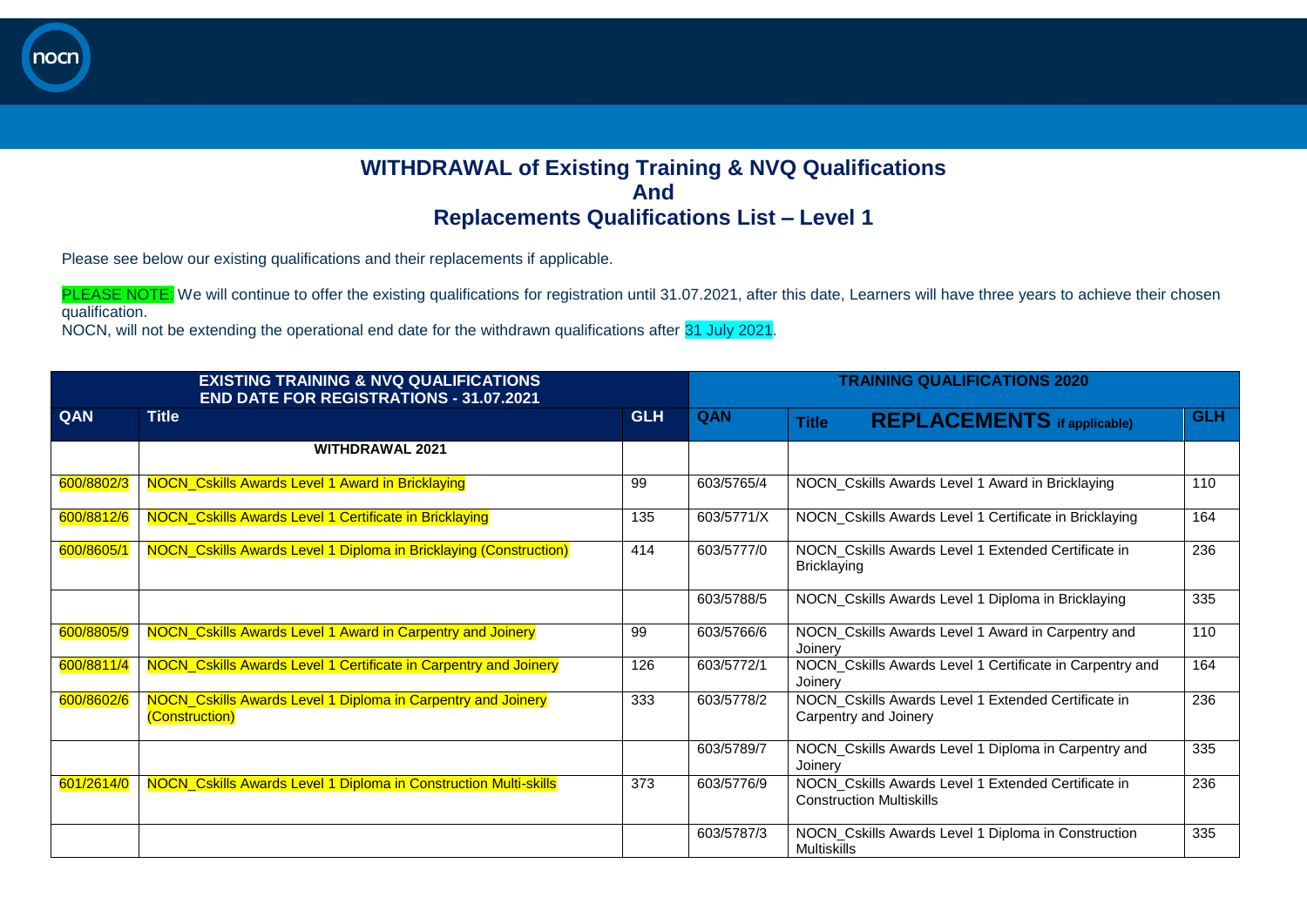| <b>EXISTING TRAINING &amp; NVQ QUALIFICATIONS</b><br><b>END DATE FOR REGISTRATIONS - 31.07.2021</b> |                                                                                                 |            | <b>TRAINING QUALIFICATIONS 2020</b> |                                                                                        |            |
|-----------------------------------------------------------------------------------------------------|-------------------------------------------------------------------------------------------------|------------|-------------------------------------|----------------------------------------------------------------------------------------|------------|
| QAN                                                                                                 | <b>Title</b>                                                                                    | <b>GLH</b> | QAN                                 | <b>REPLACEMENTS</b><br><b>Title</b>                                                    | <b>GLH</b> |
| 600/8813/8                                                                                          | <b>NOCN_Cskills Awards Level 1 Award in Multicraft Construction Activities</b>                  | 108        | 603/5764/2                          | NOCN_Cskills Awards Level 1 Award in Construction<br><b>Multiskills</b>                | 100        |
| 600/9069/8                                                                                          | NOCN_Cskills Awards Level 1 Certificate in Multitrade Construction<br><b>Activities</b>         | 126        | 603/5770/8                          | NOCN_Cskills Awards Level 1 Certificate in Construction<br><b>Multiskills</b>          | 164        |
| 600/8804/7                                                                                          | NOCN_Cskills Awards Level 1 Award in Building Crafts (Materials)<br>(Construction)              | 27         | 603/5764/2                          | NOCN_Cskills Awards Level 1 Award in Construction<br><b>Multiskills</b>                | 110        |
|                                                                                                     |                                                                                                 |            | 603/5770/8                          | NOCN_Cskills Awards Level 1 Certificate in Construction<br><b>Multiskills</b>          | 164        |
|                                                                                                     |                                                                                                 |            | 603/5776/9                          | NOCN_Cskills Awards Level 1 Extended Certificate in<br><b>Construction Multiskills</b> | 236        |
|                                                                                                     |                                                                                                 |            | 603/5787/3                          | NOCN_Cskills Awards Level 1 Diploma in Construction<br><b>Multiskills</b>              | 335        |
| 600/8806/0                                                                                          | NOCN_Cskills Awards Level 1 Certificate in Building Crafts (Construction)                       | 140        | 603/5764/2                          | NOCN_Cskills Awards Level 1 Award in Construction<br><b>Multiskills</b>                | 110        |
|                                                                                                     |                                                                                                 |            | 603/5770/8                          | NOCN_Cskills Awards Level 1 Certificate in Construction<br><b>Multiskills</b>          | 164        |
|                                                                                                     |                                                                                                 |            | 603/5776/9                          | NOCN_Cskills Awards Level 1 Extended Certificate in<br><b>Construction Multiskills</b> | 236        |
|                                                                                                     |                                                                                                 |            | 603/5787/3                          | NOCN_Cskills Awards Level 1 Diploma in Construction<br><b>Multiskills</b>              | 335        |
| 600/8807/2                                                                                          | <b>NOCN_Cskills Awards Level 1 Certificate in Building Crafts (Finishing)</b><br>(Construction) | 140        | 603/5764/2                          | NOCN_Cskills Awards Level 1 Award in Construction<br><b>Multiskills</b>                | 110        |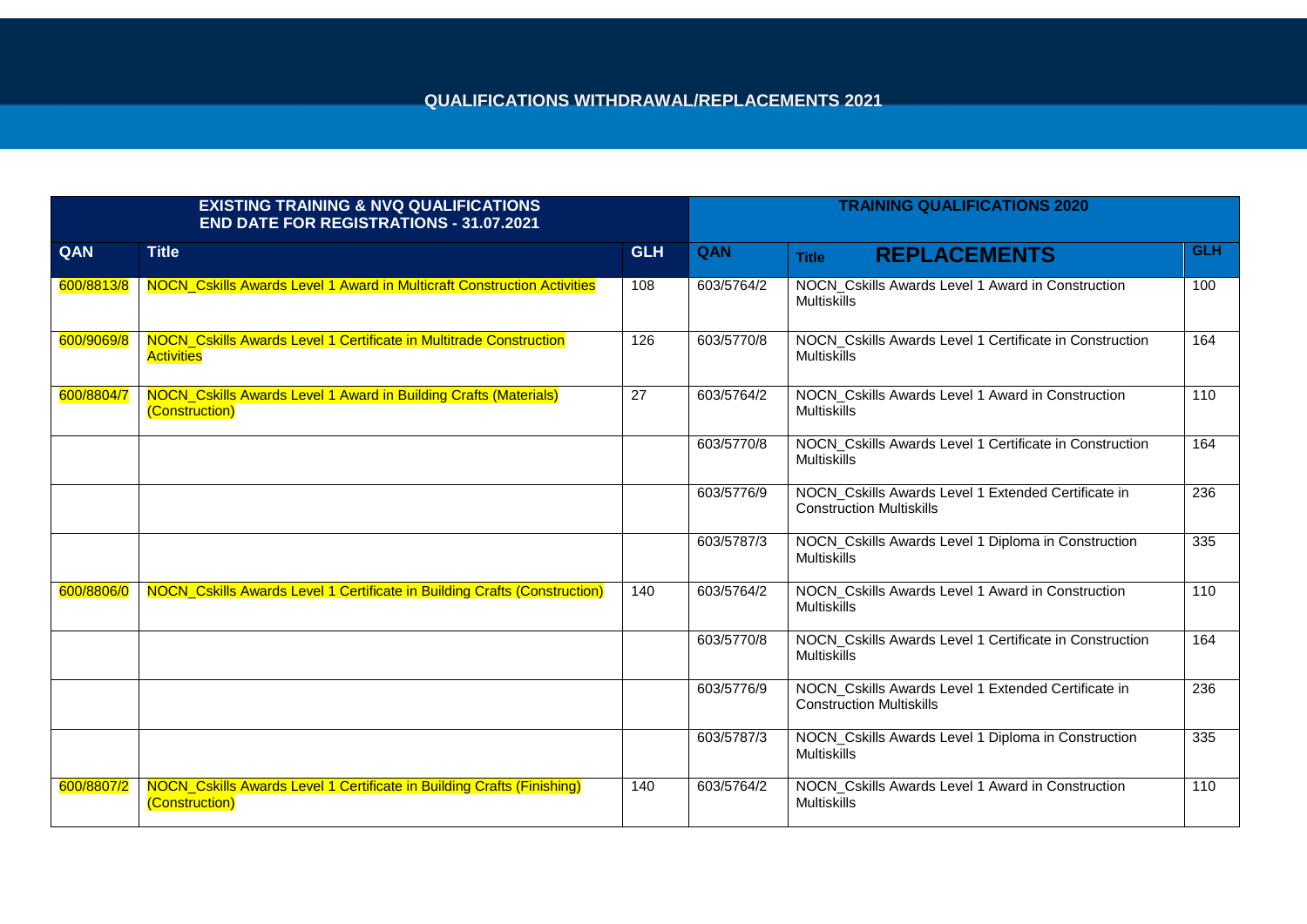|            |                                                                                         |     |            | Awards Level 1 Certificate in Construction                                                    |                 |
|------------|-----------------------------------------------------------------------------------------|-----|------------|-----------------------------------------------------------------------------------------------|-----------------|
|            |                                                                                         |     |            | <b>Multiskills</b>                                                                            |                 |
|            |                                                                                         |     | 603/5776/9 | <b>NOCN_Cskills Awards Level 1 Extended Certificate in</b><br><b>Construction Multiskills</b> | 236             |
|            |                                                                                         |     | 603/5787/3 | NOCN_Cskills Awards Level 1 Diploma in Construction<br><b>Multiskills</b>                     | $\frac{1}{335}$ |
| 601/6302/1 | <b>NOCN Level 1 Certificate in Construction Crafts (Mulitskills)</b>                    | 207 | 603/5764/2 | NOCN_Cskills Awards Level 1 Award in Construction<br><b>Multiskills</b>                       | 110             |
|            | <b>NOCN Level 1 Certificate in Construction Crafts (Bricklaying)</b>                    | 207 | 603/5770/8 | NOCN_Cskills Awards Level 1 Certificate in Construction<br><b>Multiskills</b>                 | 164             |
|            | <b>NOCN Level 1 Certificate in Construction Crafts (Carpentry and Joinery)</b>          | 207 | 603/5776/9 | NOCN_Cskills Awards Level 1 Extended Certificate in<br><b>Construction Multiskills</b>        | 236             |
|            | <b>NOCN Level 1 Certificate in Construction Crafts (Painting and Decorating)</b>        | 207 | 603/5787/3 | NOCN_Cskills Awards Level 1 Diploma in Construction<br><b>Multiskills</b>                     | 335             |
|            |                                                                                         |     |            |                                                                                               |                 |
| 600/8777/8 | <b>NOCN_Cskills Awards Level 1 Award in Painting and Decorating</b>                     | 108 | 603/5767/8 | NOCN_Cskills Awards Level 1 Award in Painting and<br>Decorating                               | 110             |
| 600/8810/2 | NOCN_Cskills Awards Level 1 Certificate in Painting and Decorating                      | 126 | 603/5773/3 | NOCN_Cskills Awards Level 1 Certificate in Painting and<br>Decorating                         | 164             |
| 600/8608/7 | <b>NOCN_Cskills Awards Level 1 Diploma in Painting and Decorating</b><br>(Construction) | 351 | 603/5779/4 | NOCN_Cskills Awards Level 1 Extended Certificate in<br>Painting and Decorating                | 236             |
|            |                                                                                         |     | 603/5790/3 | NOCN Cskills Awards Level 1 Diploma in Painting and<br>Decorating                             | 335             |
| 600/8815/1 | <b>NOCN_Cskills Awards Level 1 Award in Plastering</b>                                  | 108 | 603/5769/1 | NOCN_Cskills Awards Level 1 Award in Plastering                                               | 110             |
| 600/8808/4 | <b>NOCN_Cskills Awards Level 1 Certificate in Plastering</b>                            | 126 | 603/5775/7 | NOCN_Cskills Awards Level 1 Certificate in Plastering                                         | 164             |
| 600/8611/7 | NOCN_Cskills Awards Level 1 Diploma in Plastering (Construction)                        | 383 | 603/5783/6 | NOCN_Cskills Awards Level 1 Extended Certificate in<br>Plastering                             | 236             |
|            |                                                                                         |     | 603/5792/7 | NOCN_Cskills Awards Level 1 Diploma in Plastering                                             | 335             |
| 600/8814/X | <b>NOCN_Cskills Awards Level 1 Award in Wall and Floor Tiling</b>                       | 99  | 603/5768/X | NOCN_Cskills Awards Level 1 Award in Tiling                                                   | 110             |